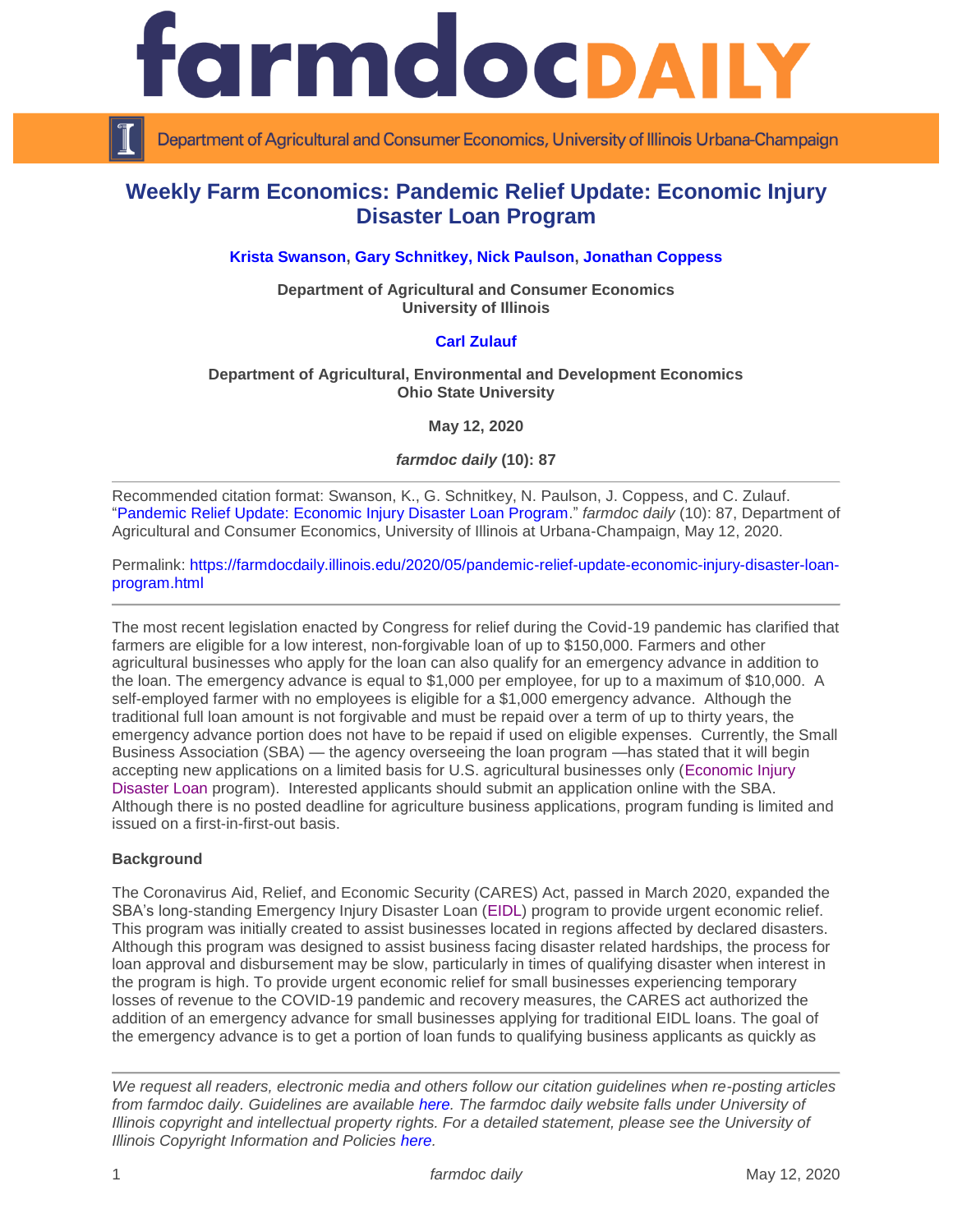possible. The emergency advance is limited to \$1,000 per employee for up to \$10,000 per business. Sole proprietors with no hired employees are eligible for \$1,000. Eligible small businesses must have 500 or fewer employees.

Although the traditional EIDL loan amount is not forgivable and must be repaid, the emergency advance portion is forgivable when used on eligible expenses. A business may receive and keep the emergency advance even if not ultimately approved for the traditional EIDL loan. A business may receive and keep the emergency advance with no obligation to accept an offer for a traditional EIDL loan.

Although farmers and other agriculture businesses were initially excluded from the program, the Paycheck Protection Program and Health Care Enhancement Act on April 24, 2020 [\(P.L. 116-139\)](https://www.congress.gov/116/plaws/publ139/PLAW-116publ139.pdf), replenished funding for the EIDL program and expanded eligibility requirements to include "agricultural enterprises" in the program. This expanded eligibility to otherwise eligible small businesses engaged in the production of food and fiber, ranching, and raising of livestock, aquaculture, and all other farming and agricultural related industries, as defined by section 18(b) of the [Small Business Act.](https://www.sba.gov/sites/default/files/Small%20Business%20Act_0.pdf) As of May 8, 2020, the SBA EIDL program has provided \$9.88 billion related to the COVID-19 disaster across the United States, and \$340.97 million in Illinois.

### **Application Process for EIDL Loan and Associated Emergency Advance**

For EIDL and those not familiar with the program, it is important to again distinguish between the two pieces that are part of the loan application: the traditional EIDL loan and the Covid-19 response emergency advance that is also available to businesses applying for the traditional EIDL loan. Applicants use a single application to apply for the traditional EIDL loan. As part of that traditional EIDL loan application, applicants can mark a checkbox to become eligible for the EIDL emergency advance.

Farmers and other business owners will submit applications directly on the [SBA website.](https://www.sba.gov/funding-programs/loans/coronavirus-relief-options/economic-injury-disaster-loan-emergency-advance) As such, this application process differs from the SBA Paycheck Protection Program (PPP) covered in the April 14<sup>th</sup> *[farmdoc](https://farmdocdaily.illinois.edu/2020/04/the-paycheck-protection-program-ppp-of-the-cares-act.html) daily* article. PPP was administered through approved lenders.

On the SBA website, applicants will be asked to verify business type and eligibility, and provide the business type and tax identification number, business contact information, and dates for business establishment and current ownership. Applicants will also need to provide personal information and tax identification number for each owner of the business.

Applicants should be prepared to provide four financial figures: gross revenues, cost of goods sold, lost rents from rental properties, and agricultural enterprise cost of operations (see screenshot from application below). For operations applying as a farm, the operation likely will not have costs of goods sold or lost rents from rental properties and should enter a zero when applicable. The application stipulates that lost rents due to disaster are for residential and commercial rental properties only which indicates that a landlord with lost rents on farmland under a cash rental agreement for agricultural use would not qualify.

Gross Revenues for the Twelve(12) Month Prior to the Date of the Disaster (January 31, 2020) \*

Cost of Goods Sold for the Twelve(12) Month Prior to the Date of the Disaster (January 31, 2020) \*

Rental Properties (Residential and Commercial) Only - Lost Rents Due to the Disaster

Non-Profit or Agricultural Enterprise Cost of Operation for the Twelve(12) Month Prior to the Date of the Disaster (January 31, 2020)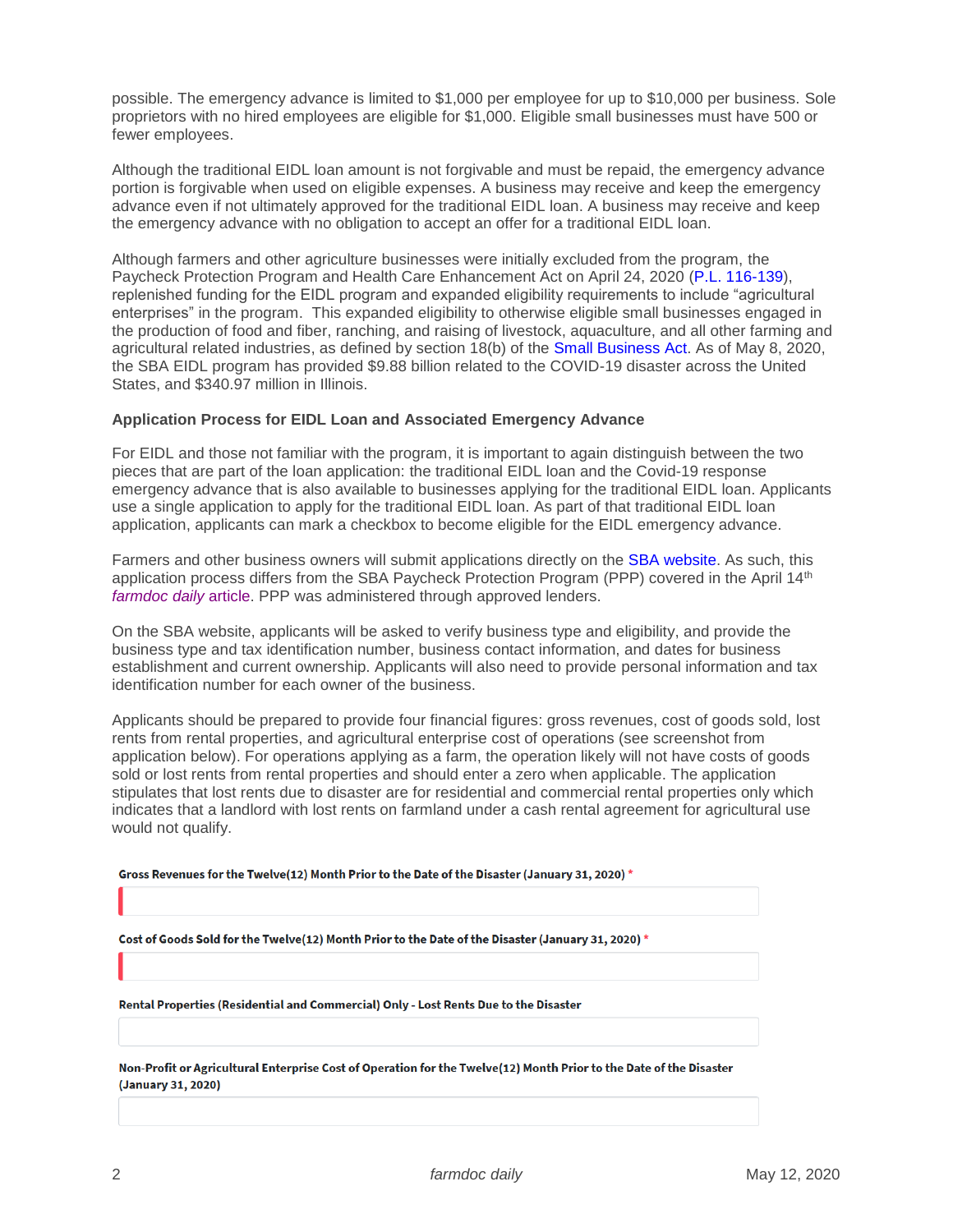The financial figures are for the twelve-month period ending January 31, 2020. Because the year for evaluation runs from February 1, 2019 through January 31, 2020, this will differ from the 2019 tax return or year-end financial records for 2019. These figures can be calculated using your accounting records for that twelve-month from February 1, 2019 through January 31, 2020.

Applicants must declare other sources of compensation that they have received as a result of the disaster in the form of a dollar amount and brief description. For EIDL applicants who received a PPP loan, the dollar amount should be included along with a description indicating that is for a PPP loan. For EIDL applicants who have an outstanding PPP application, a note indicating PPP application and pending status should be included.

#### **Compensation From Other Sources Received as a Result of the Disaster**

Application for the emergency advance is made as part of the traditional EIDL loan application. There is no way to apply for the emergency advance without applying for the traditional EIDL loan. The traditional EIDL loan application includes a check box that must be marked to be considered for the emergency advance. Applicants will be prompted to enter bank name, account number, and routing number.

## I would like to be considered for an advance of up to \$10,000.

# **Where to Send Funds**

| <b>Bank Name*</b>      |  |  |  |
|------------------------|--|--|--|
|                        |  |  |  |
| <b>Account Number*</b> |  |  |  |
|                        |  |  |  |
| <b>Routing Number*</b> |  |  |  |
|                        |  |  |  |

In effort to get funds to businesses during the potentially slow loan review process, emergency advance funds are to be paid via direct deposit within three days of the application. However, numerous reports indicate that some businesses have waited up to a few weeks to receive the advance as the system was overwhelmed with applications. Finally, those applying for the traditional EIDL loan may receive and keep the emergency advance even if the traditional EIDL loan application is not approved. If approved for a traditional EIDL loan, applicants are under no obligation to accept a loan; farmers may receive and keep the emergency advance without accepting the loan.

## **EIDL General Information**

The maximum loan amount for a traditional EIDL loan was initially \$2 million per business, but recently [lowered by SBA](https://www.washingtonpost.com/business/2020/05/07/sba-disaster-loans/) to a maximum of \$150,000 per business. Program eligibility and loan amount dependent upon the size, type of business, and financial resources. The traditional EIDL loan is not forgivable and at this time only the emergency advance portion can be forgiven. The maximum loan term is 30 years, with repayment period and monthly payments dependent on the applicant's financial conditions. The first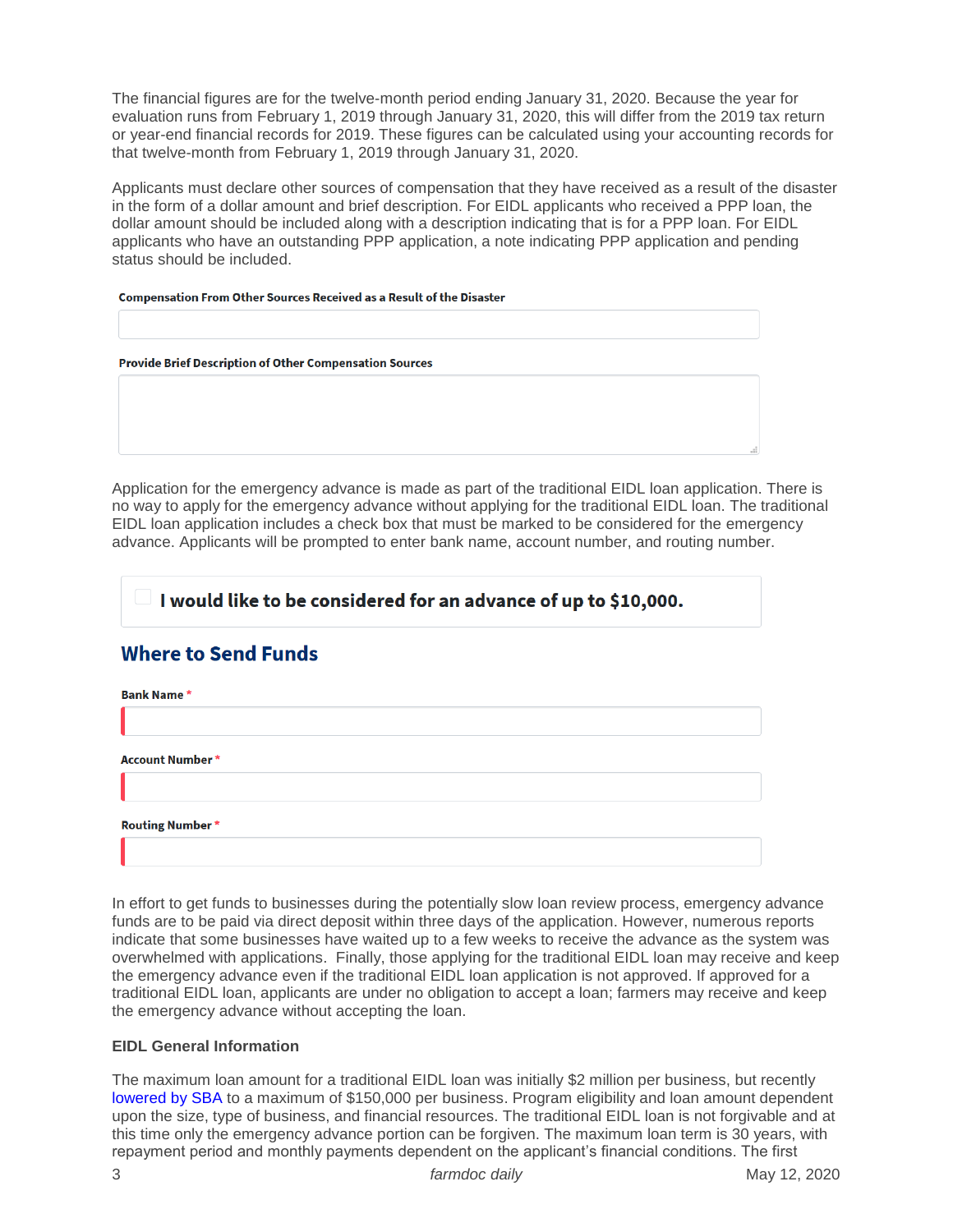monthly payment is automatically deferred for twelve months, although interest does accrue during this period.

For businesses impacted by Covid-19, the statutory 4% interest rate for traditional EIDL loans is lowered to 3.75% for small businesses and 2.75% for nonprofits. Loan terms may extend up to 30 years. Through the CARES Acts, the personal guarantee requirement is waived for EIDL loans of \$200,000 or lower from January 31, 2020 through December 31, 2020. However, the maximum unsecured loan amount is \$25,000, at which point traditional collateral requirements apply.

The primary criteria used to determine loan approval is a credit check indicating an acceptable credit history and deemed ability to repay the SBA loan.

Funds for both the traditional EIDL loan and the emergency advance can be used to pay fixed business debts, payroll, accounts payable, or other bills that could have been paid had the disaster not occurred. Generally, the following are not acceptable uses of funds from the traditional EIDL loan or the emergency advance: provide dividends, bonuses, or owner disbursements, repayment of stockholder loans, repair assets or acquire additional assets, refinance long-term debt, or relocate. Farmers should also note that no funds received through the EIDL program can be used to pay other loans owned by SBA or another Federal agency, which would include USDA loans administered through Farm Service Agency (FSA).

### **Funding Considerations**

Borrowers who received a PPP loan (see *farmdocdaily* [April 14, 2020\)](https://farmdocdaily.illinois.edu/2020/04/the-paycheck-protection-program-ppp-of-the-cares-act.html) can apply for a traditional EIDL loan and associated emergency advance assistance, and vice-versa. However, the interaction between funding from the two programs is not clear. There is some overlap in approved uses for PPP loan funds and the traditional EIDL loan (and emergency advance) funds. For farmers who have received a forgivable PPP loan it is unclear if the EIDL emergency advance delivers additional forgivable funding provided it is used for a different set of eligible uses, or if the EIDL emergency advance would reduce the forgivable portion of the PPP loan. For example, consider a farm that received a \$15,000 PPP loan and uses the full amount on payroll expenses in the approved eight-week time period. The farm has three employees and receives a \$3,000 EIDL emergency advance which is used to pay approved rental expenses. The two sets of funds – PPP loan and EIDL emergency advance – were used on separate sets of eligible uses. At this time, it is unclear if the farm can receive the full \$15,000 of forgiveness for PPP or if that loan forgiveness amount would be reduced by the \$3,000 EIDL emergency advance. For businesses with existing EIDL loans originated prior to April 3,2020, PPP loans can be used to refinance EIDL loans made between January 31, 2020 and April 3, 2020. But current guidance does not provide specific instructions in situations where the traditional EIDL loan is obtained after a PPP loan, or when both are obtained after April 3, 2020, or when a traditional EIDL loan is not approved or accepted but emergency advance funds are received.

### **Conclusion**

SBA has limited the traditional EIDL loan program and corresponding emergency advance assistance to farmers and eligible agricultural businesses to provide relief during the Covid-19 pandemic and in response to changes recently enacted by Congress. Farmers may apply now for the traditional, low interest EIDL loans, and corresponding emergency advance through a single application. Although the traditional EIDL loans are not forgivable at this time, the emergency advance of up to \$10,000 per business, limited to \$1,000 per employee, is forgivable when used for eligible purposes. Farmers may receive the emergency advance with no obligation to accept a loan offer. The interaction between PPP loan funds and the traditional EIDL loan and EIDL emergency advance proceeds remains unclear. Farmers receiving any funds from both programs are advised to utilize funds for separate sets of eligible uses and keep documentation while waiting on additional guidance.

### **References**

Congressional Research Service. "COVID-19 Relief Assistance to Small Businesses: Issues and Policy Options." CRS report R46284, updated May 4, 2020. <https://crsreports.congress.gov/product/pdf/R/R46284>